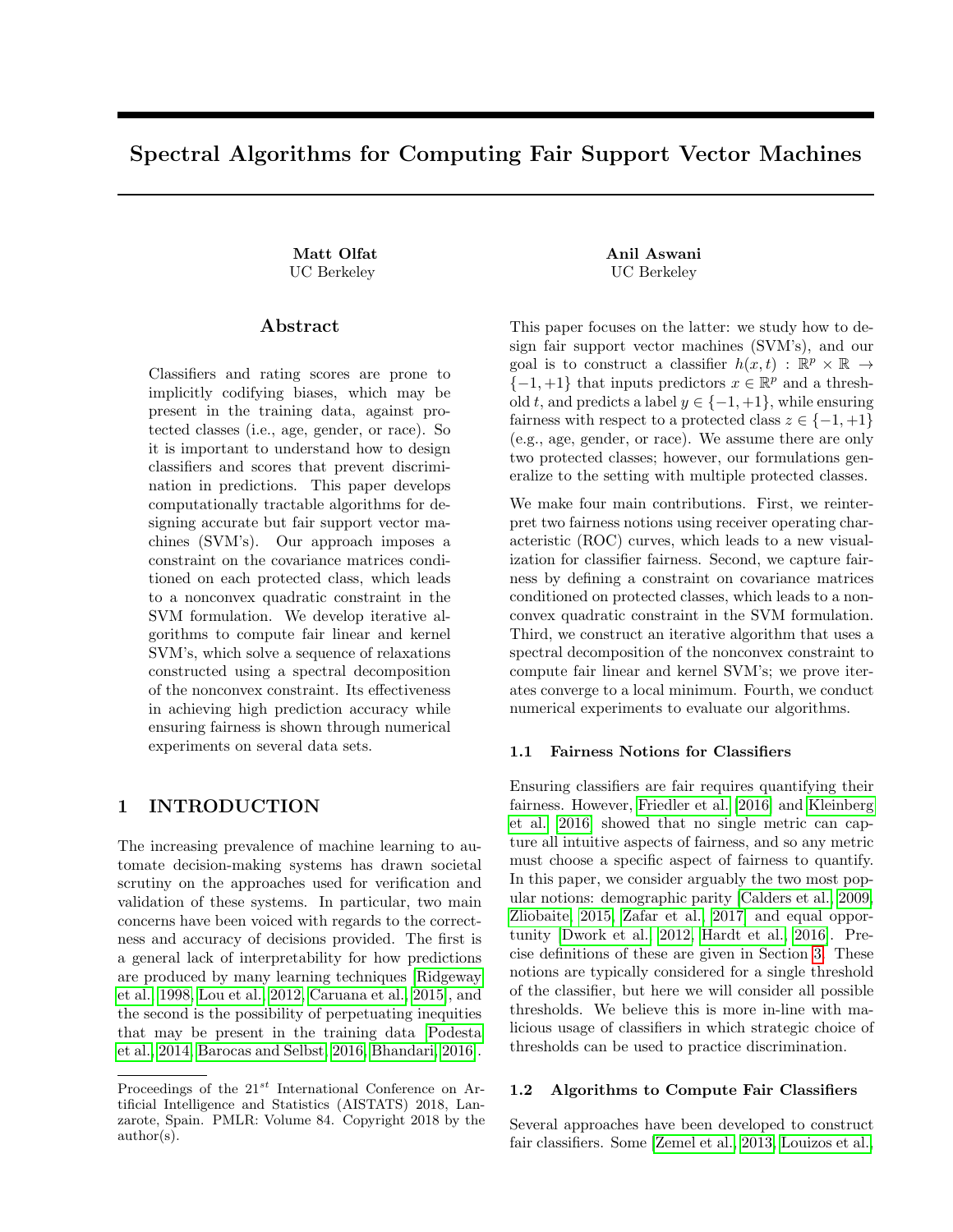[2015\]](#page-8-11) compute transformations of the data to make it independent of the protected class, though this can be too conservative and reduce predictive accuracy more than desired. Another method [\[Hardt et al., 2016\]](#page-8-10) modifies any classifier to reduce its accuracy with respect to protected classes until fairness is achieved. Several techniques compute a fair classifier at a single threshold [\[Calders et al., 2009,](#page-8-8) [Cotter et al., 2016\]](#page-8-12); however, our interest is in classifiers that are fair at all thresholds. The only method we are aware of that tries to compute a fair classifier for all thresholds is that of [Zafar et al.](#page-9-1) [\[2017\]](#page-9-1), which will be our main comparison.

### 1.3 Outline

After describing the data and our notation in Section [2,](#page-1-1) we next define two fairness notions and provide a new ROC visualization of fairness in Section [3.](#page-1-0) Section [4](#page-2-0) derives constraints to improve the fairness of linear and kernel SVM's at all thresholds. This involves nonconvex constraints, and in Section [5](#page-4-0) we present iterative algorithms that compute fair linear and kernel SVM's by solving a sequence of convex problems defined using a spectral decomposition. Section [6](#page-6-0) conducts numerical experiments using both synthetic and real datasets to demonstrate the efficacy of our approach in computing accurate but fair SVM's.

# <span id="page-1-1"></span>2 DATA AND NOTATION

Our data consists of 3-tuples  $(x_i, y_i, z_i)$  for  $i = 1, \ldots, n$ points, where  $x_i \in \mathbb{R}^p$  are predictors,  $y_i \in \{-1, +1\}$ are labels, and  $z_i \in \{-1, +1\}$  label a protected class. For a matrix  $W$ , the *i*-th row of  $W$  is denoted  $W_i$ . Define  $X \in \mathbb{R}^{n \times p}$ ,  $Y \in \mathbb{R}^n$ , and  $Z \in \mathbb{R}^n$  to be matrices and vectors such that  $X_i = x_i^{\mathsf{T}}, Y_i = y_i$ , and  $Z_i = z_i$ , respectively.

Let  $N = \{i : z_i = -1\}$  be the set of indices for which the protected class is negative, and similarly let  $P = \{i : z_i = +1\}$  be the set of indices for which the protected class is positive. We use  $\#N$  and  $\#P$  for the cardinality of the sets  $N$  and  $P$ , respectively. Now define  $X_+$  to be a matrix whose rows are  $x_i^{\mathsf{T}}$  for  $i \in P$ , and similarly define  $X_$  to be a matrix whose rows are  $x_i^{\mathsf{T}}$  for  $i \in N$ . Let  $\Sigma_+$  and  $\Sigma_-$  be the covariance matrices of  $[x_i|z_i = +1]$  and  $[x_i|z_i = -1]$ , respectively.

Next let  $K(x, x') : \mathbb{R}^p \times \mathbb{R}^p \to \mathbb{R}$  be a kernel function, and consider the notation

<span id="page-1-2"></span>
$$
K(X, X') = \begin{bmatrix} K(X_1, X'_1) & K(X_1, X'_2) & \cdots \\ K(X_2, X'_1) & K(X_2, X'_2) & \cdots \\ \vdots & \vdots & \ddots \end{bmatrix}
$$
 (1)

Recall that the essence of the kernel trick is to replace  $x_i^{\mathsf{T}} x_j$  with  $K(x_i, x_j)$ , and so the benefit of the matrix

notation given in [\(1\)](#page-1-2) is that it allows us to replace  $X(X')^{\mathsf{T}}$  with  $K(X, X')$  as part of the kernel trick.

Last, we define some additional notation. Let  $[n] =$  $\{1, \ldots, n\}$ , and note  $\mathbf{1}(u)$  is the indicator function. A positive semidefinite matrix U is denoted  $U \succeq 0$ . If  $U, V$  are vectors of equal dimension, then the notation  $U \circ V$  refers to their element-wise product:  $(U \circ V)_i =$  $U_i \cdot V_i$ . Also, **e** is the vector whose entries are all 1.

### <span id="page-1-0"></span>3 ROC Visualization of Fairness

#### 3.1 Demographic Parity

One popular notion of fairness is that predictions of the label y are independent of the protected class  $z$ . This definition is typically stated [\[Calders et al., 2009,](#page-8-8) [Zliobaite, 2015,](#page-9-0) [Zafar et al., 2017\]](#page-9-1) in terms of a single threshold, though it can be generalized to multiple thresholds. We say that a classifier  $h(x, t)$  has demographic parity at level  $\Delta$  (abbreviated as DP- $\Delta$ ) if

<span id="page-1-3"></span>
$$
\left| \mathbb{P}\left[h(x,t) = +1 \middle| z = +1 \right] - \right|
$$

$$
\mathbb{P}\left[h(x,t) = +1 \middle| z = -1 \right] \leq \Delta, \ \forall t \in \mathbb{R}. \tag{2}
$$

To understand this, note  $\mathbb{P}[h(x,t) = +1|z = +1]$  is the true positive rate when predicting the protected class at threshold t, while  $\mathbb{P}[h(x,t) = +1 | z = -1]$  is the false positive rate when predicting the protected class at threshold  $t$ . So the intuition is that a classifier is DP- $\Delta$  if its true positive and false positive rates with respect to its ability to predict the protected class are approximately (up to  $\Delta$  deviation) equal at all threshold levels.

Reinterpreted, demographic parity requires that predictions of the classifier cannot reveal information about the protected class any better (up to  $\Delta$  deviation) than random guessing. DP- $\Delta$  is in fact equivalent to requiring that the ROC curve for the classifier  $h(x, t)$  in predicting z is within  $\Delta$  of the line of nodiscrimination, which is the line that is achievable by biased random guessing. More visually, Figure [1](#page-2-1) shows how DP- $\Delta$  can be seen using an ROC curve.

### 3.2 Equal Opportunity

Demographic parity has been criticized as too strict [\[Dwork et al., 2012,](#page-8-9) [Hardt et al., 2016\]](#page-8-10), and so another notion of fairness has been proposed in which predictions of the label y are independent of the protected class z, when the true label is positive (i.e.,  $y = +1$ ). In this definition, we must interpret  $y = +1$ as a better label than  $y = -1$ ; for instance,  $y = -1$ may be a loan default, while  $y = +1$  is full repayment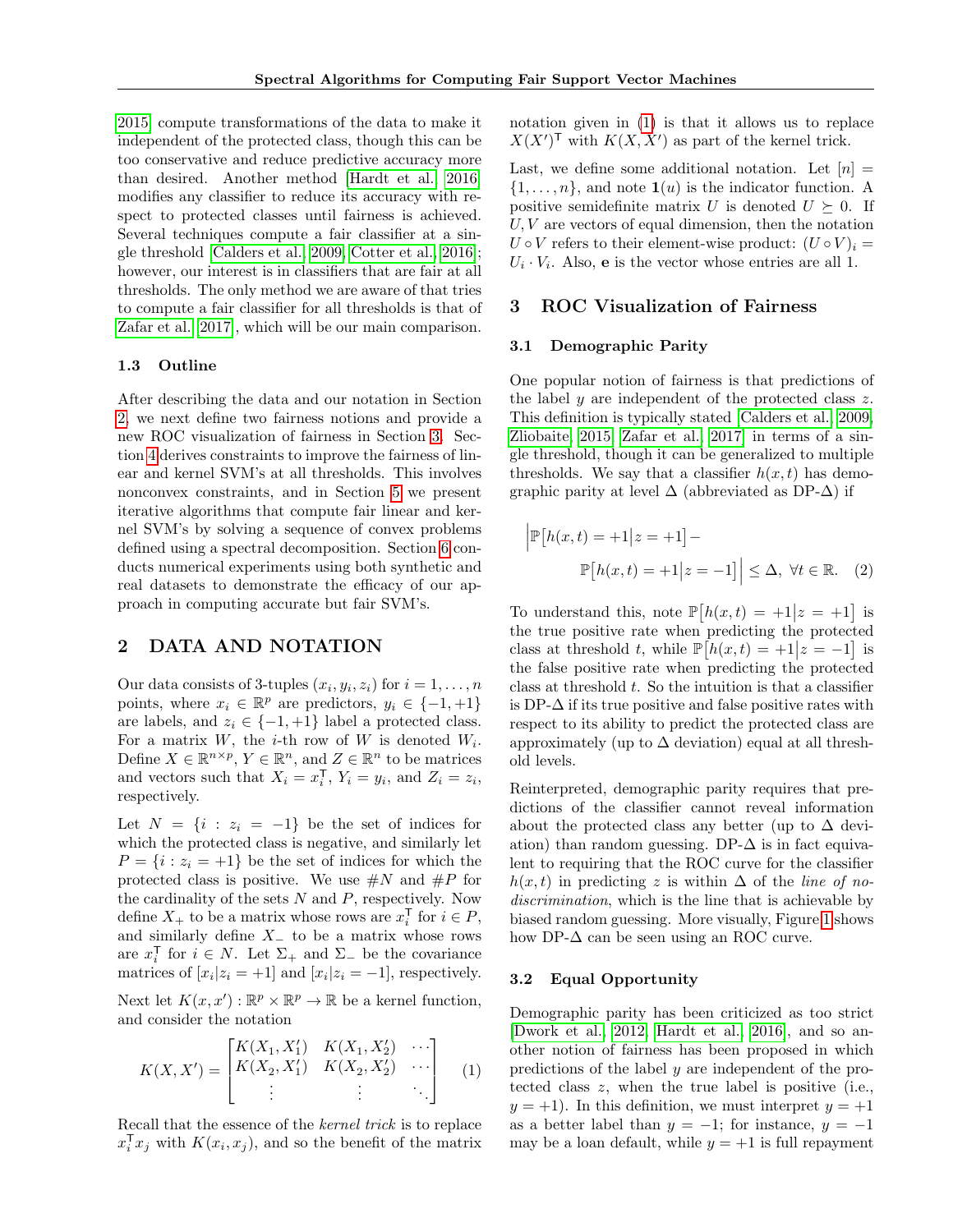<span id="page-2-1"></span>

Figure 1: A visual representation of our notion of fairness. Here, the solid blue line is the ROC curve for the y label and the dotted red line the ROC curve for the protected z label.  $\Delta$  refers to the maximum distance of the latter from the diagonal, which represents a perfect lack of predictability.

of a loan. This definition is typically stated [\[Hardt](#page-8-10) [et al., 2016\]](#page-8-10) in terms of a single threshold, though it can be generalized to multiple thresholds. We say that a classifier  $h(x, t)$  has equal opportunity with level  $\Delta$ (abbreviated as  $EO$ - $\Delta$ ) if

$$
\left| \mathbb{P}[h(x,t) = +1 | z = +1, y = +1] - \right|
$$
  

$$
\mathbb{P}[h(x,t) = +1 | z = -1, y = +1] \leq \Delta, \forall t \in \mathbb{R}. \quad (3)
$$

To understand this, note  $\mathbb{P}[h(x,t) = +1]z = +1, y =$  $+1$  is the true positive rate conditioned on  $y = +1$ when predicting the protected class at threshold  $t$ , while  $\mathbb{P}[h(x,t) = +1 | z = -1, y = +1]$  is the false positive rate conditioned on  $y = +1$  when predicting the protected class at threshold  $t$ . So the intuition is that a classifier is  $E_0$ - $\Delta$  if its false positive rates and true positive rates are approximately (up to  $\Delta$  deviation) equal at all threshold levels for the protected class, when conditioned on  $y = +1$ .

Reinterpreted, equal opportunity requires that predictions of the classifier cannot reveal information about the protected class any better (up to  $\Delta$  deviation) than random guessing, when the true label is positive. EO-  $\Delta$  is equivalent to requiring that the ROC curve for the classifier  $h(x, t)$  in predicting z conditioned on  $y = +1$ is within  $\Delta$  of the line of no-discrimination. Figure [1](#page-2-1) shows how DP- $\Delta$  can be seen using an ROC curve.

# <span id="page-2-0"></span>4 FAIRNESS CONSTRAINTS

In this section, we derive several fairness constraints for linear SVM. The kernel trick is used to convert these constraints for use in kernel SVM. We will focus on presenting formulations for demographic parity, though all of our formulations easily generalize to equal opportunity by simply conditioning on  $y = +1$ .

#### 4.1 Constraints for Linear SVM

We first study constraints that can be used to ensure fairness with respect to z for a linear SVM

$$
h(x,b) = sign(x^{\mathsf{T}}w + b),\tag{4}
$$

where  $w \in \mathbb{R}^p$ ,  $b \in \mathbb{R}$  are coefficients to predict the label y. Consider the following generic linear SVM formulation

$$
\min \sum_{i=1}^{n} u_i + \lambda ||w||_2^2
$$
\n
$$
\text{s.t. } y_i(x_i^{\mathsf{T}} w + b) \ge 1 - u_i, \quad \text{for } i \in [n]
$$
\n
$$
u_i \ge 0, \qquad \text{for } i \in [n]
$$
\n
$$
G(w, \theta) \le 0.
$$
\n
$$
(5)
$$

where  $\lambda \in \mathbb{R}$  is a tuning parameter that can be chosen using cross-validation, and  $G(w, \theta) \leq 0$  is a fairness constraint with the fairness level controlled by the (possibly vector-valued) parameter  $\theta$ . We will next consider several possibilities for  $G(w, \theta) \leq 0$ .

#### 4.1.1 Indicator Constraints

<span id="page-2-3"></span>The definition of DP- $\Delta$  in [\(2\)](#page-1-3) uses probabilities, which are are not available as data. Fortunately, we can use empirical fractions of events as an approximation:

<span id="page-2-2"></span>
$$
\left| \frac{1}{\#P} \sum_{i \in P} \mathbf{1}(\text{sign}(x_i^{\mathsf{T}} w + t) = +1) - \frac{1}{\#N} \sum_{i \in N} \mathbf{1}(\text{sign}(x_i^{\mathsf{T}} w + t) = +1) \right| \leq \Delta, \ \forall t \in \mathbb{R}. \tag{6}
$$

Standard arguments using VC dimension [\[Wainwright,](#page-9-3) [2017\]](#page-9-3) can be used to show that [\(6\)](#page-2-2) bounds [\(3\)](#page-2-3) with high probability. However,  $(6)$  is also difficult to include in the linear SVM as the fairness constraint  $G(w, \theta) \leq 0$  since it involves the discontinuous and nonconvex  $sign(\cdot)$  function, and is infinite-dimensional since it must hold for all  $t \in \mathbb{R}$ .

#### <span id="page-2-4"></span>4.1.2 Integer Constraints

An initial idea to incorporate [\(6\)](#page-2-2) in the linear SVM is based on recent empirical results [\[Miyashiro and](#page-8-13) [Takano, 2015,](#page-8-13) [Bertsimas et al., 2016\]](#page-8-14) where mixed integer programming (MIP) was used to exactly solve cardinality constrained linear regression. Specifically,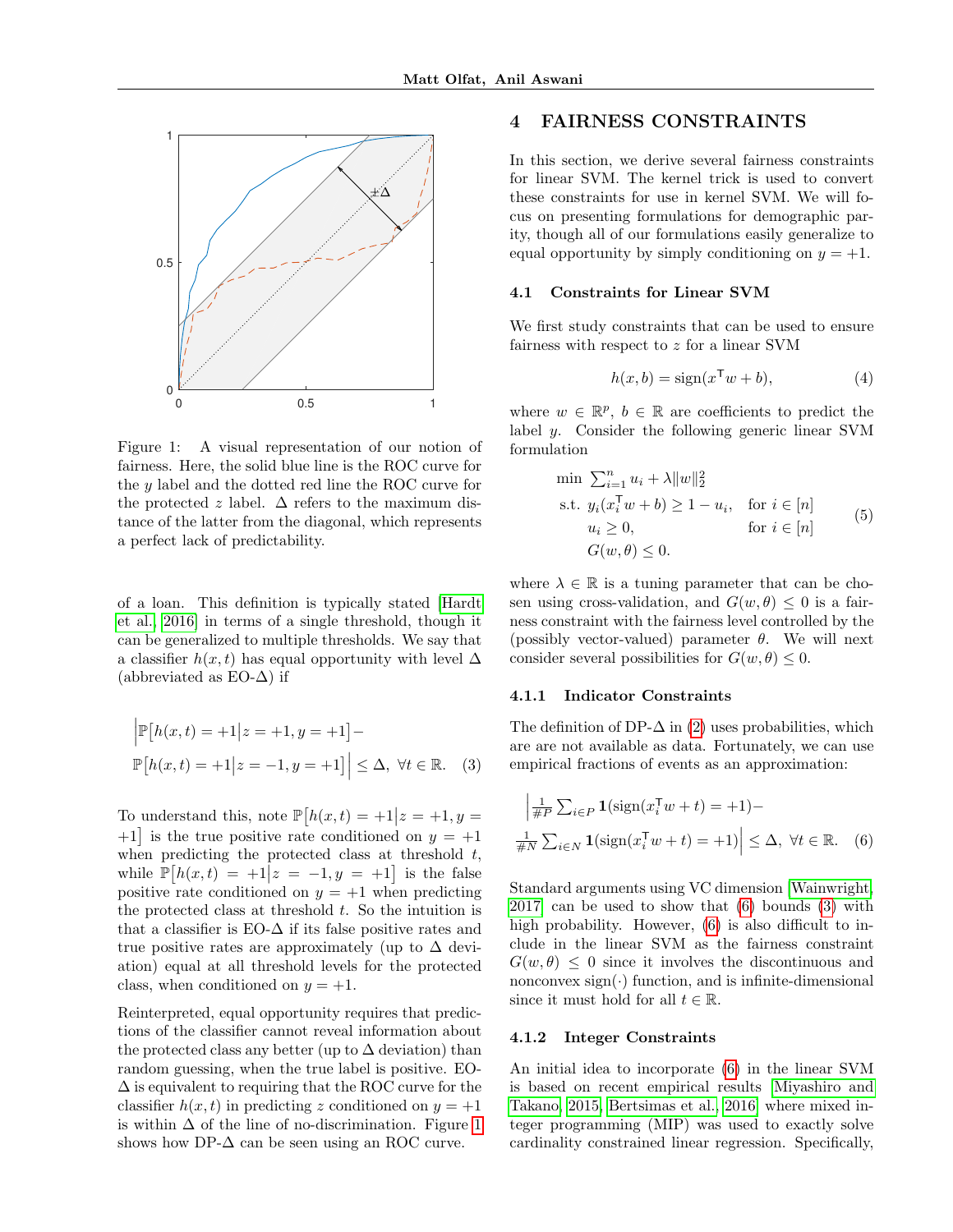we can approximate the indicator constraints [\(6\)](#page-2-2) as the following mixed-integer linear inequalities

$$
-\Delta \leq \frac{1}{\#P} \sum_{i \in P} v_i(t) - \frac{1}{\#N} \sum_{i \in N} v_i(t) \leq \Delta
$$
  
-M \cdot (1 - v\_i(t)) \leq x\_i^{\mathsf{T}} w + t \leq M \cdot v\_i(t) \qquad (7)  

$$
v_i(t) \in \{0, 1\}
$$

for  $t \in \{t_1, \ldots, t_k\}$ ; where  $M > 0$  is a large constant, and  $\{t_1, \ldots, t_k\}$  is a fixed set of values. This removes the sign $(\cdot)$  function, and it ensures a finite number of constraints. However, we found in numerical experiments using [Gurobi](#page-8-15) [\[2016\]](#page-8-15) and [Mosek](#page-8-16) [\[2017\]](#page-8-16) that computing a fair linear SVM with the above constraints was prohibitively slow except for very small data sets.

#### <span id="page-3-2"></span>4.1.3 Convex Relaxation

We next derive a convex relaxation of the indicator constraints [\(6\)](#page-2-2). Let  $M > 0$  be a constant, and consider  $-M \leq u \leq M$ . Then convex upper bounds for the indicators functions are  $\mathbf{1}(\text{sign}(u) = +1) \leq 1 + u/M$ and  $-1$ (sign(u) = +1) <  $-u/M$ . Using these upper bounds on [\(6\)](#page-2-2) leads to the following convex relaxation:

<span id="page-3-0"></span>
$$
-d \le \left(\frac{1}{\#P}\sum_{i\in P}x_i - \frac{1}{\#N}\sum_{i\in N}x_i\right)^{\mathsf{T}} w \le d,\quad (8)
$$

where  $d = M \cdot (\Delta - 1)$ . There are three important remarks about this convex relaxation. The first is that the threshold  $t$  does not appear, which means this is simply a linear constraint. The second is that the bound  $M$  can be subsumed into the parameter  $d$ used to control the fairness level, meaning that this relaxation is practically independent of the bound M. The third is that this convex relaxation is equivalent to the fairness constraint proposed by [Zafar et al.](#page-9-1) [\[2017\]](#page-9-1), though they derive this using a correlation argument.

#### 4.1.4 Covariance Constraints

The convex relaxation [\(8\)](#page-3-0) is fairly weak, and so it is relevant to ask whether constraints can be added to [\(8\)](#page-3-0) to improve the fairness level  $\Delta$  of the resulting linear SVM. Instead of using convex lifts [\[Lasserre,](#page-8-17) [2001,](#page-8-17) [Gouveia et al., 2013,](#page-8-18) [Chandrasekaran and Jor](#page-8-19)[dan, 2013\]](#page-8-19) to tighten the above constraint, our approach is inspired by an information-theoretic bound and has an intuitive geometric interpretation.

Specifically, consider the two conditional distributions  $D_+ = [x|z = +1]$  and  $D_- = [x|z = -1]$ . Equation [\(2\)](#page-1-3) can be interpreted as the Kolmogorov-Smirnov (KS) distance between the distributions of the "score" functions  $w^{\mathsf{T}}D_+$  and  $w^{\mathsf{T}}D_-$ . Since KS distance is upper-bounded by the total variation distance, Pinsker's inequality [\[Massart, 2007\]](#page-8-20) implies  $\Delta \leq \sqrt{\frac{1}{2}\mathcal{KL}(w^{\mathsf{T}}D_{+}||w^{\mathsf{T}}D_{-})},$  where  $\mathcal{KL}(\cdot||\cdot)$  is the

Kullback-Leibler divergence. In the sepcial case where  $D_+ \sim \mathcal{N}(\mu_+, \Sigma_+)$  and  $D_- \sim \mathcal{N}(\mu_-, \Sigma_-)$ , we have

$$
\Delta \le \sqrt{\frac{1}{4} \left( \frac{\sigma_-}{\sigma_+} + \frac{1}{\sigma_+} (m_+ - m_-)^2 + \ln \frac{\sigma_+}{\sigma_-} - 1 \right)}, \quad (9)
$$

where  $m_{+} = w^{\mathsf{T}} \mu_{+}, m_{-} = w^{\mathsf{T}} \mu_{-}, \sigma_{+} = w^{\mathsf{T}} \Sigma_{+} w$  and  $\sigma_- = w^{\mathsf{T}} \Sigma_- w$  [\[Kullback, 1997\]](#page-8-21).

Note the above bound is minimized if  $m_+ = m_-$  and  $\sigma_+ = \sigma_-$ . In fact, [\(8\)](#page-3-0) can be interpreted as requiring

$$
-d \le \mathbb{E}(D_+)^{\mathsf{T}} w - \mathbb{E}(D_-)^{\mathsf{T}} w \le d,\tag{10}
$$

or that  $-d \leq m_+ - m_- \leq d$  in the special case above. Subsequently, we propose constraints to control the difference between conditional variances of  $x^Tw + t$ , which would make  $\sigma_+$  close to  $\sigma_-$  in the above special case. Let  $\Sigma_+$  and  $\Sigma_-$  be the sample covariance matrices for  $D_+$  and  $D_-$ , respectively. Then the sample variances of  $w^{\mathsf{T}}D_+$  and  $w^{\mathsf{T}}D_-$  are  $w^{\mathsf{T}}\Sigma_+w$  and  $w^{\mathsf{T}}\Sigma_{-}w$ , respectively. So we specify our covariance constraint as

<span id="page-3-1"></span>
$$
-s \le w^{\mathsf{T}}(\Sigma_+ - \Sigma_-)w \le s. \tag{11}
$$

To our knowledge, this constraint has not been previously used to improve the fairness of classifiers. Unfortunately, it is nonconvex because  $(\Sigma_{+} - \Sigma_{-})$  is symmetric but typically indefinite (i.e., not positive or negative semidefinite). Hence, computing a linear SVM with this constraint requires further development.

One obvious approach is to lift the constraint [\(11\)](#page-3-1) and then construct a semidefinite programming (SDP) relaxation [\[Goemans and Williamson, 1995,](#page-8-22) [Luo et al.,](#page-8-23) [2010\]](#page-8-23). Specifically, note that [\(11\)](#page-3-1) is equivalent to

$$
-s \le \operatorname{trace}(W(\Sigma_{+} - \Sigma_{-})) \le s
$$

$$
U = \begin{bmatrix} W & w \\ w^{\mathsf{T}} & 1 \end{bmatrix} \succeq 0 \tag{12}
$$

$$
\operatorname{rank}(U) = 1
$$

The above is nonconvex, but it can be convexified by dropping the rank $(U) = 1$  constraint. However, we found in numerical experiments using the [Mosek](#page-8-16) [\[2017\]](#page-8-16) solver that the SDP relaxation was weak and did not consistently affect the fairness or accuracy of the SVM. Despite this result, we believe that additional convexification techniques [\[Kocuk et al., 2016,](#page-8-24) [Madani et al.,](#page-8-25) [2017\]](#page-8-25) can be used to strengthen the quality of the SDP relaxation; we leave the problem of how to design a strengthened SDP relaxation for future work.

### 4.2 Constraints for Kernel SVM

We next briefly present constraints analogous to [\(8\)](#page-3-0) and [\(11\)](#page-3-1) that can be used to ensure fairness with respect to z for a kernel SVM

$$
h(x, b) = sign(K(X, x)^{\mathsf{T}}(Y \circ \alpha) + b), \qquad (13)
$$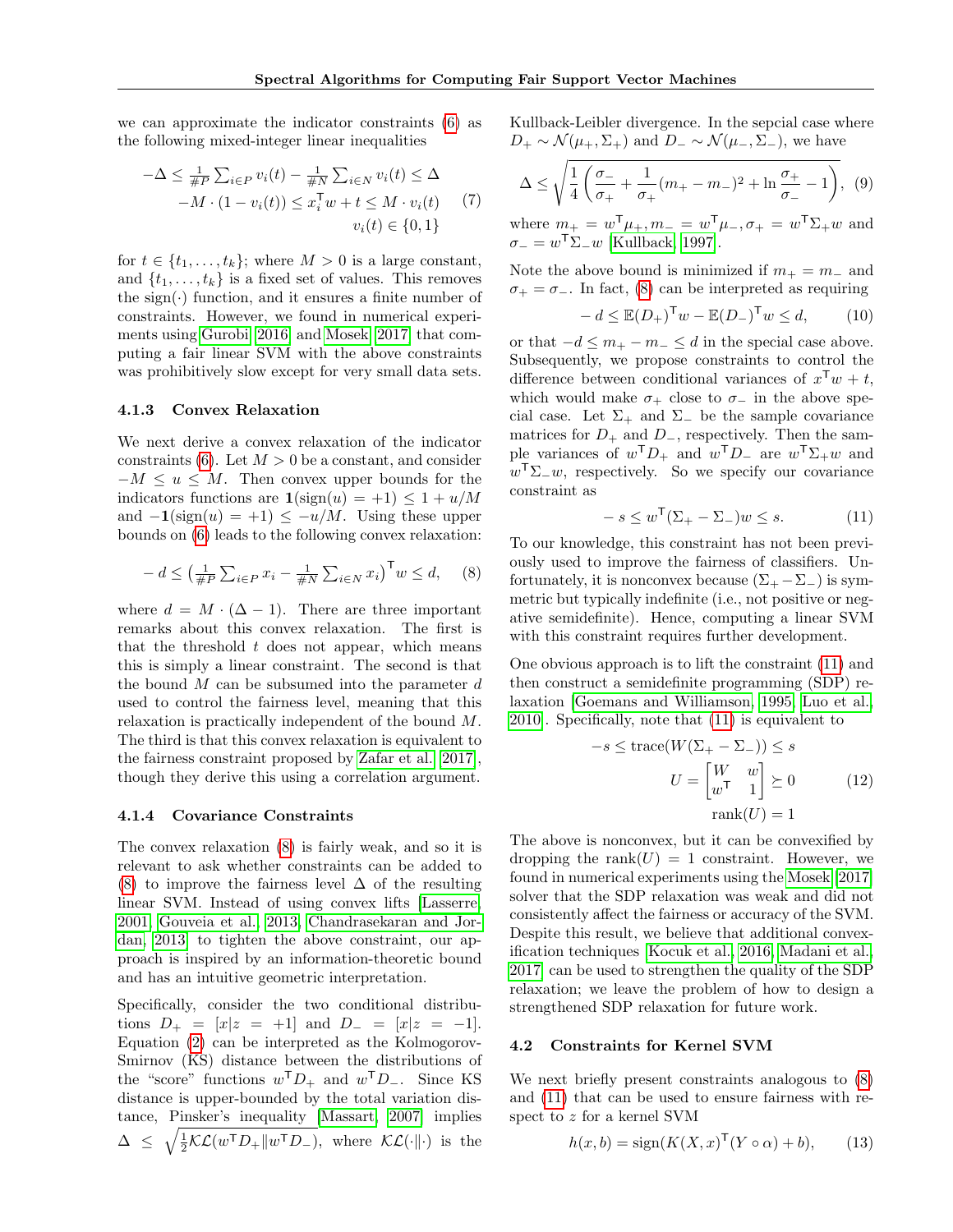where  $\alpha \in \mathbb{R}^n$  are coefficients to predict the label y, and  $b = \frac{1}{\#I} \sum_{i \in I} (y_i - K(X, x_i)^{\mathsf{T}} (Y \circ \alpha))$  with the set of indices  $I = \{i : 0 < \alpha_i < \lambda\}$ . Consider the following generic kernel SVM formulation

$$
\min (Y \circ \alpha)^{\mathsf{T}} K(X, X)(Y \circ \alpha) - \sum_{i=1}^{n} \alpha_i
$$
\n
$$
\text{s.t. } Y^{\mathsf{T}} \alpha = 0
$$
\n
$$
0 \le \alpha_i \le \lambda, \qquad \text{for } i \in [n]
$$
\n
$$
H(w, \theta) \le 0.
$$
\n
$$
(14)
$$

where  $\lambda \in \mathbb{R}$  is a tuning parameter that can be chosen using cross-validation, and  $H(w, \theta) \leq 0$  is a fairness constraint with the fairness level controlled by the (possibly vector-valued) parameter  $\theta$ . We will next consider several possibilities for  $H(w, \theta) \leq 0$ .

First, we note that we may use a convex relaxation on indicator functions akin to that presented in Sections [4.1.2](#page-2-4) and [4.1.3](#page-3-2) to obtain the linear constraint

$$
- d \leq \frac{1}{\#P} \sum_{i \in P} K(X, x_i)^{\mathsf{T}} (Y \circ \alpha) +
$$

$$
- \frac{1}{\#N} \sum_{i \in N} K(X, x_i)^{\mathsf{T}} (Y \circ \alpha) \leq d. \quad (15)
$$

Note again that threshold  $t$  does not appear.

Next, our covariance constraint can be rewritten for the kernel SVM by first recalling that the kernel SVM with  $K(x, x') = x^{\mathsf{T}} x'$  generates the same classifier as directly solving a linear SVM. Thus, we have the relationship  $w = X^{\mathsf{T}}(Y \circ \alpha)$  in this special case. Next, observe that

$$
\Sigma_{+} = \frac{1}{\#P} X_{+}^{\mathsf{T}} \left( \mathbb{I} - \frac{1}{\#P} \mathbf{e} \mathbf{e}^{\mathsf{T}} \right) X_{+}
$$
\n
$$
\Sigma_{-} = \frac{1}{\#N} X_{-}^{\mathsf{T}} \left( \mathbb{I} - \frac{1}{\#N} \mathbf{e} \mathbf{e}^{\mathsf{T}} \right) X_{-}
$$
\n(16)

So if apply the kernel trick to our covariance constraint [\(11\)](#page-3-1) with the above relationships, then the resulting covariance constraint for kernel SVM becomes

<span id="page-4-1"></span>
$$
-s \le (Y \circ \alpha)^{\mathsf{T}} (S_{+} - S_{-})(Y \circ \alpha) \le s, \qquad (17)
$$

where we have

$$
S_{+} = \frac{1}{\#P} K(X, X_{+}) (\mathbb{I} - \frac{1}{\#P} \mathbf{e} \mathbf{e}^{\mathsf{T}}) K(X, X_{+})^{\mathsf{T}}
$$
  
\n
$$
S_{-} = \frac{1}{\#N} K(X, X_{-}) (\mathbb{I} - \frac{1}{\#N} \mathbf{e} \mathbf{e}^{\mathsf{T}}) K(X, X_{-})^{\mathsf{T}}.
$$
 (18)

Similar to  $(11)$ , the constraint  $(17)$  is a nonconvex quadratic constraint because  $(S_{+} - S_{-})$  is symmetric but typically indefinite.

# <span id="page-4-0"></span>5 SPECTRAL ALGORITHM

The covariance constraints are conceptually promising, but they result in nonconvex optimization problems. Here, we describe an iterative algorithm to effectively solve the SVM with our covariance constraints.

#### <span id="page-4-4"></span>5.1 Linear SVM

Though we could compute the linear SVM with the covariance constraint [\(11\)](#page-3-1) using successive linearization, a better approach is possible through careful design of the algorithm: Our key observation regarding [\(11\)](#page-3-1) is that  $(\Sigma_+ - \Sigma_-)$  is symmetric, which means it can be diagonalized by an orthogonal matrix:

$$
\Sigma_{+} - \Sigma_{-} = \sum_{i=1}^{p} \zeta_i v_i v_i^{\mathsf{T}}, \tag{19}
$$

where  $\zeta_i \in \mathbb{R}$  and the  $v_i$  form an orthonormal basis. Now let  $I_{\zeta+} = \{i : \zeta_i > 0\}$  and  $I_{\zeta-} = \{i : \zeta_i < 0\}$ , and define the positive semidefinite matrices

$$
U_{\zeta+} = \sum_{i \in I_{\zeta+}} \zeta_i v_i v_i^{\mathsf{T}}
$$
  

$$
U_{\zeta-} = -\sum_{i \in I_{\zeta-}} \zeta_i v_i v_i^{\mathsf{T}}
$$
 (20)

This means that the function

$$
w^{\mathsf{T}}(\Sigma_{+} - \Sigma_{-})w = w^{\mathsf{T}}U_{\zeta +}w - w^{\mathsf{T}}U_{\zeta -}w \qquad (21)
$$

<span id="page-4-3"></span>in the covariance constraint [\(11\)](#page-3-1) is the difference of the two convex functions  $w^{\mathsf{T}}U_{\zeta+}w$  and  $w^{\mathsf{T}}U_{\zeta-w}$ .

There is an important point to note regarding the practical importance of the spectral decomposition we performed above. The function in the covariance constraint [\(11\)](#page-3-1) can alternatively be written as the difference of the two convex functions  $w^{\mathsf{T}}\Sigma_+w$  and  $w^{\mathsf{T}}\Sigma_-w$ . However, using this alternative decomposition yields an algorithm where the convexified subproblems are weaker relaxations than the convex subproblems generated using the spectral decomposition. As a result, our algorithm given below is ultimately more effective because it employs the spectral decomposition.

Consequently, the constrained convex-concave procedure [\[Tuy, 1995,](#page-8-26) [Yuille and Rangarajan, 2002,](#page-9-4) [Smola](#page-8-27) [et al., 2005\]](#page-8-27) can be used to design an algorithm for our setting. We opt to use a penalized form of the quadratic constraint in our spectral algorithm to ensure feasibility always holds. Let  $w_k \in \mathbb{R}^p$  be a fixed point, and consider the optimization problem where the concave terms are linearized:

<span id="page-4-2"></span>
$$
\begin{aligned}\n\min \ &\sum_{i=1}^{n} u_i + \lambda \|w\|_2^2 + \mu \cdot t \\
\text{s.t. } &y_i(x_i^{\mathsf{T}} w + b) \ge 1 - u_i, \qquad \text{for } i \in [n] \\
& u_i \ge 0, \qquad \qquad \text{for } i \in [n] \\
&- d \le \left(\frac{1}{\#P} \sum_{i \in P} x_i - \frac{1}{\#N} \sum_{i \in N} x_i\right)^{\mathsf{T}} w \le d \\
& w^{\mathsf{T}} U_{\zeta + w} - w_k^{\mathsf{T}} U_{\zeta - w_k} - 2w_k^{\mathsf{T}} U_{\zeta - w}^{\mathsf{T}} (w - w_k) \le t \\
& w^{\mathsf{T}} U_{\zeta - w} - w_k^{\mathsf{T}} U_{\zeta + w_k} - 2w_k^{\mathsf{T}} U_{\zeta +}^{\mathsf{T}} (w - w_k) \le t \\
& (22)\n\end{aligned}
$$

Our spectral algorithm for computing a fair linear SVM consists of the constrained CCP adapted to the problem of computing a linear SVM with the linear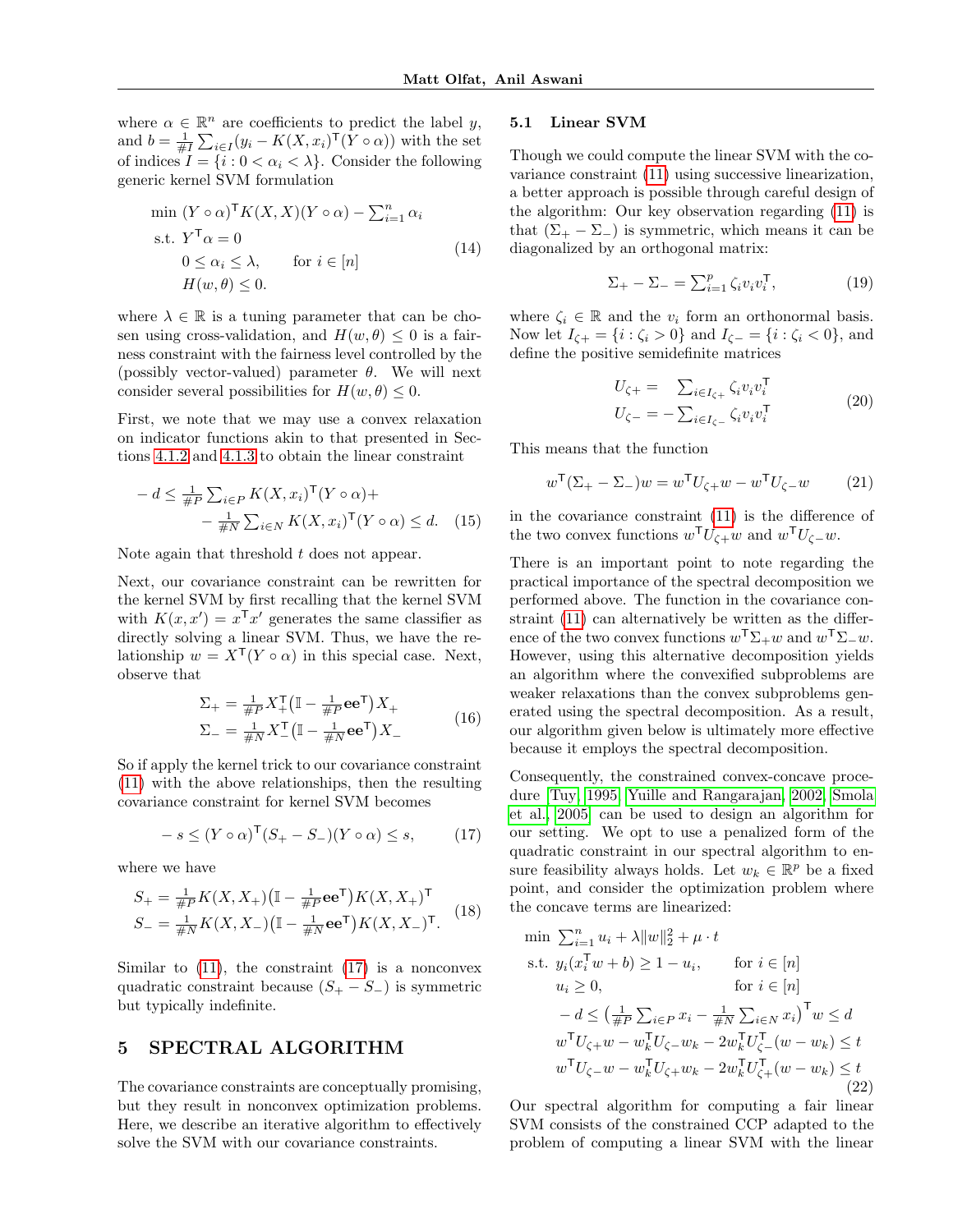<span id="page-5-1"></span>

Figure 2: A comparison of the unconstrained, linear and spectral SVM methodologies on two-dimensional data. The first row visualizes the data, as well as the optimal support vectors from each of the methodologies. The second and third rows show the density of  $x_i^Tw$  conditioned on the z and y variables, respectively. In each case, the blue curve represents the density for  $z_i = 1$   $(y_i = 1)$  and the red curve the density for  $z_i = -1$   $(y_i = -1)$ .

constraint [\(8\)](#page-3-0) and covariance constraint [\(11\)](#page-3-1): We initialize  $w_0$  by solving a linear SVM with only the linear constraint  $(8)$ , and then compute successive  $w_k$  by solving [\(22\)](#page-4-2). This produces a local minimum.

Theorem 1 [\(Smola et al.](#page-8-27) [\[2005\]](#page-8-27)). The spectral algorithm defined above for computing a fair linear SVM gives iterates  $w_k$  that converge to a local minimum.

This theorem is simply an application of a theorem by [Smola et al.](#page-8-27) [\[2005\]](#page-8-27), and the constraint qualification required by this theorem trivially holds in our case because all of our convex constraints are linear.

### 5.2 Kernel SVM

We can apply a similar argument to the kernel SVM formulation by instead defining the decomposition  $S_+ - S_- = \sum_{i=1}^p \xi_i \nu_i \nu_i^{\mathsf{T}}$ , where  $\xi_i \in \mathbb{R}$  and the  $\nu_i$ form an orthonormal basis. Letting  $I_{\xi+} = \{i : \xi_i > 0\}$ and  $I_{\xi-} = \{i : \xi_i < 0\}$ , we may define the positive semidefinite matrices

$$
U_{\xi+} = \sum_{i \in I_{\xi+}} \xi_i \nu_i \nu_i^{\mathsf{T}}
$$
  

$$
U_{\xi-} = -\sum_{i \in I_{\xi-}} \xi_i \nu_i \nu_i^{\mathsf{T}}.
$$
 (23)

Finally, we may implement the constrained CCP [\[Tuy,](#page-8-26) [1995,](#page-8-26) [Yuille and Rangarajan, 2002,](#page-9-4) [Smola et al., 2005\]](#page-8-27) with penalized quadratic term in the same manner as above. We use a penalized form of the quadratic constraint in our spectral algorithm to ensure that feasibility always holds.

Letting  $\alpha_k \in \mathbb{R}^n$  be a fixed point, we obtain the analogous kernel formulation

<span id="page-5-0"></span>
$$
\begin{aligned}\n\min \left( Y \circ \alpha \right)^{\mathsf{T}} K(X, X)(Y \circ \alpha) - \sum_{i=1}^{n} \alpha_{i} + \mu \cdot t \\
\text{s.t. } Y^{\mathsf{T}} \alpha &= 0 \\
0 &\leq \alpha_{i} \leq \lambda, \qquad \text{for } i \in [n] \\
-d &\leq \frac{1}{\# P} \sum_{i \in P} K(X, x_{i})^{\mathsf{T}} (Y \circ \alpha) + \\
&\quad - \frac{1}{\# N} \sum_{i \in N} K(X, x_{i})^{\mathsf{T}} (Y \circ \alpha) &\leq d \\
(Y \circ \alpha)^{\mathsf{T}} U_{\xi+} (Y \circ \alpha) - (Y \circ \alpha_{k})^{\mathsf{T}} U_{\xi-} (Y \circ \alpha_{k}) + \\
&\quad - 2(Y \circ \alpha_{k})^{\mathsf{T}} U_{\zeta-}^{\mathsf{T}} (Y \circ (\alpha - \alpha_{k})) &\leq t \\
(Y \circ \alpha)^{\mathsf{T}} U_{\xi-} (Y \circ \alpha) - (Y \circ \alpha_{k})^{\mathsf{T}} U_{\xi+} (Y \circ \alpha_{k}) + \\
&\quad - 2(Y \circ \alpha_{k})^{\mathsf{T}} U_{\zeta+}^{\mathsf{T}} (Y \circ (\alpha - \alpha_{k})) &\leq t \\
&\quad (24)\n\end{aligned}
$$

We initialize  $w_0$  by solving a kernel SVM with only the linear constraint [\(15\)](#page-4-3), and then computing successive  $w_k$  by solving [\(24\)](#page-5-0). This produces a local minimum.

Theorem 2 [\(Smola et al.](#page-8-27) [\[2005\]](#page-8-27)). The spectral algorithm defined above for computing a fair kernel SVM gives iterates  $w_k$  that converge to a local minimum.

#### 5.3 Generalization to Linear Learners

Our spectral algorithm can be applied to any linear classifier or linear regression model. For instance, in logistic regression we model the conditional probability of  $y_i$  given  $x_i$ , as  $\mathbb{P}[y_i|x_i] = (1 + \exp(-y_i(w^T x_i + b)))^{-1}$ . The maximum likelihood estimate (MLE) is computed by solving  $\min \sum_{i=1}^{n} \exp(-y_i(w^{\mathsf{T}} x_i + b))$ , and we can improve the fairness of the MLE by adding our con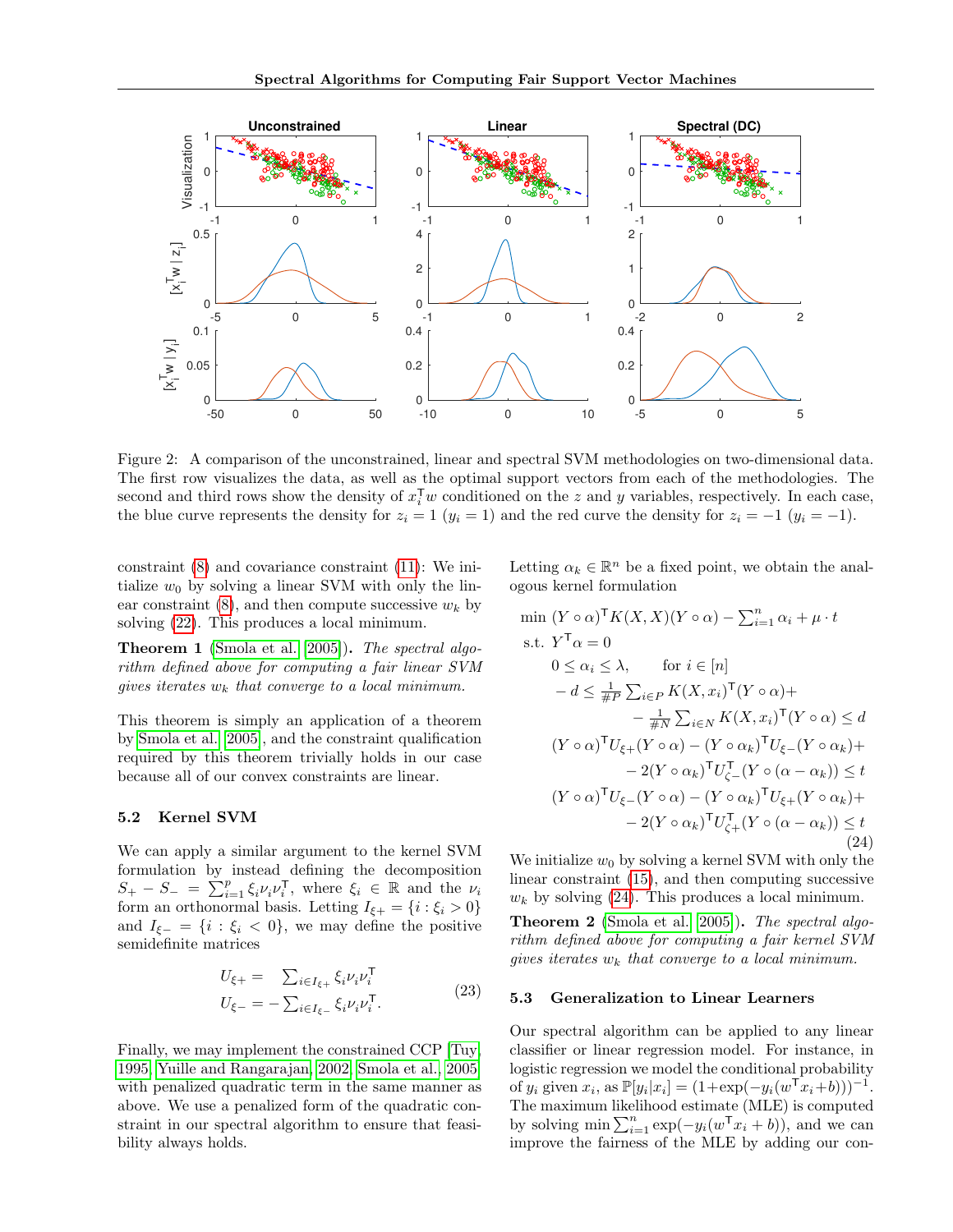straints [\(8\)](#page-3-0) and [\(11\)](#page-3-1). This leads to the following formulation for fair logistic regression:

$$
\min \sum_{i=1}^{n} \exp(-y_i(w^{\mathsf{T}} x_i + b))
$$
\n
$$
\text{s.t. } -d \le \left(\frac{1}{\#P} \sum_{i \in P} x_i - \frac{1}{\#N} \sum_{i \in N} x_i\right)^{\mathsf{T}} w \le d
$$
\n
$$
-s \le w^{\mathsf{T}} (\Sigma_+ - \Sigma_-) w \le s
$$
\n
$$
(25)
$$

Since [\(11\)](#page-3-1) is nonconvex, we use our spectral algorithm to find a local minimum of the above problem. Let  $w_k \in \mathbb{R}^p$  be a fixed point, and consider the optimization problem where the concave terms are linearized:

<span id="page-6-1"></span>
$$
\begin{aligned}\n\min \ \sum_{i=1}^{n} \exp(-y_i(w^{\mathsf{T}} x_i + b)) + \mu \cdot t \\
\text{s.t.} \quad -d &\le \left(\frac{1}{\#P} \sum_{i \in P} x_i - \frac{1}{\#N} \sum_{i \in N} x_i\right)^{\mathsf{T}} w \le d \\
w^{\mathsf{T}} U_{\zeta +} w - w_k^{\mathsf{T}} U_{\zeta -} w_k - 2w_k^{\mathsf{T}} U_{\zeta -}^{\mathsf{T}} (w - w_k) \le t \\
w^{\mathsf{T}} U_{\zeta -} w - w_k^{\mathsf{T}} U_{\zeta +} w_k - 2w_k^{\mathsf{T}} U_{\zeta +}^{\mathsf{T}} (w - w_k) \le t \\
&\tag{26}\n\end{aligned}
$$

where  $U_+, U_-$  are as defined in Section [5.1.](#page-4-4) Our spectral algorithm is: We initialize  $w_0$  by solving the MLE for logistic regression with only the linear constraint  $(8)$ , and then computing successive  $w_k$  by solving  $(26)$ . This produces a local minimum as discussed above.

## <span id="page-6-0"></span>6 NUMERICAL EXPERIMENTS

We use synthetic and real datasets to evaluate the efficacy of our approach. We compare linear SVM's computed using our spectral algorithm (SSVM) to a standard linear SVM (LSVM) and a linear SVM computed using the approach of [Zafar et al.](#page-9-1) [\[2017\]](#page-9-1) (ZSVM), since this is the only existing approach that to our knowledge is designed to ensure fairness at all thresholds. Numerical implementations are available at http://github.[com/molfat66/FairML](http://github.com/molfat66/FairML).

#### 6.1 Synthetic Data

Experimental Design We seek to examine the case in which our  $y$  and  $z$  labels are correlated, and  $X_N$  and  $X_P$  have differing covariances. Thus, we generate 200 data points where the  $y$  and  $z$  labels are generated through logit models using two separate sets of randomly generated "true" parameters, with dot product between the logit parameters of  $y$  and  $z$  of 0.85. The singular values of the covariance matrix of  $[X_i|z_i=1]$ were then skewed to generate the data seen in Figure [2.](#page-5-1) The empirical correlation of  $y_i$  and  $z_i$  is 0.45.

**Results** The results of the three methods using  $d =$ 0.075 and  $\mu = 10$  are shown in the three columns of Figure [2.](#page-5-1) Here, points in  $N$  and  $P$  are differentiated by marker shape ("x" and "o", respectively), and points with label  $y_i = -1$  and  $y_i = 1$  are differentiated by

<span id="page-6-2"></span>

Figure 3: ROC plots for the three SVM algorithms on both datasets. In each case, the solid blue line is the ROC curve for the y label and the dotted red line the ROC curve for the protected z label. Figures [3a](#page-6-2) to [3c](#page-6-2) show the ROC plots for LSVM, ZSVM, and SSVM on the wine quality data, and Figures [3d](#page-6-2) to [3f](#page-6-2) show the same for the German credit data.

color (red and green, respectively). If w denotes the coefficients computed by each method, then the second row shows the empirical densities of  $x_i^{\mathsf{T}} w$  conditioned on the protected class  $z_i$ , and the third row shows the empirical densities of  $x_i^{\mathsf{T}} w$  conditioned on the label  $y_i$ . Fairness occurs if the conditional densities in the second row are similar, and prediction accuracy occurs if the densities in the third row are disparate. These results show that the densities of  $[x_i^Tw]z_i = +1$ and  $[x_i^{\mathsf{T}} w | z_i = -1]$  are distinguishable for LSVM and ZSVM, while they are almost identical for SSVM. On the other hand, the densities of  $[x_i^{\mathsf{T}} w | y_i = +1]$  and  $[x_i^{\mathsf{T}} w | y_i = -1]$  are distinct for all three methods.

#### 6.2 Real World Datasets

Data overview We next use a wine quality dataset [\[Cortez et al., 2009\]](#page-8-28) and a dataset of German credit card customers [\[Lichman, 2013\]](#page-8-29). The first dataset is a compilation of 12 attributes of 6,497 wines (e.g., acidity, residual sugar, alcohol content, and color), as well as a ranking out of 10 that is provided by professional taste-testers. Here, we label  $y_i = 1$  when a wine is rated as a 6 or above and  $y_i = -1$  otherwise, and we define  $z_i = 1$  for white wines and  $z_i = -1$  for reds. Notably, all explanatory variables are continuous. The second dataset is a compilation of 20 attributes (e.g., marriage, employment and housing status, number of existing credit lines, and age) of 1000 German applicants for loans. We label  $y_i = 1$  for applicants that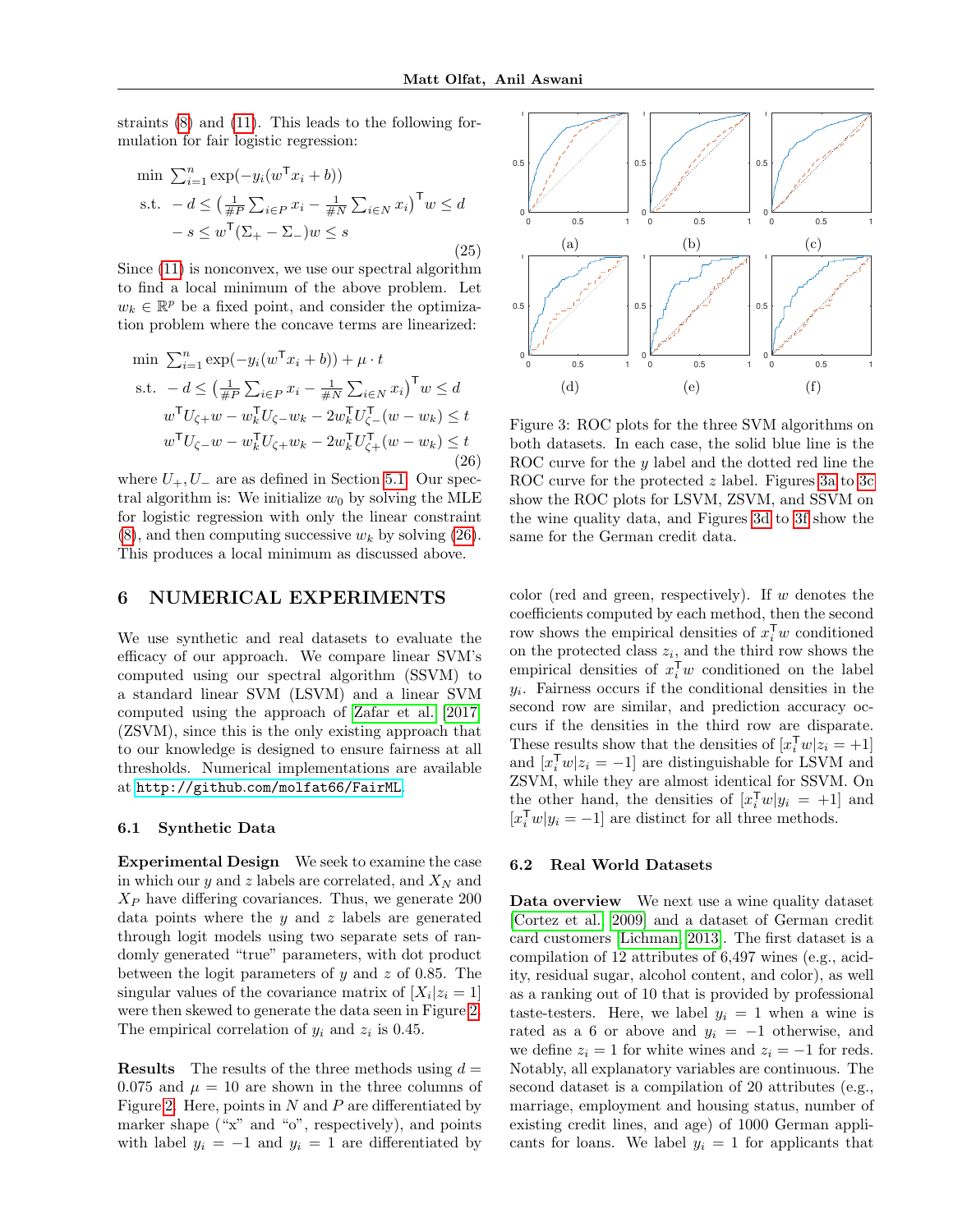<span id="page-7-0"></span>

Figure 4: Comparing the accuracy and fairness of the ZSVM and SSM methods for various d and  $\mu$ . The solid red line represents results for the ZSVM, and the dotted blue lines denote results for the SSVM for some  $\mu$ .

defaulted and  $y_i = -1$  for applicants that did not default, and let  $z_i = 1$  for applicants that are renting a home and  $z_i = -1$  for applicants that own their home. Note that a large number of variables are discrete. There is no missing data in either dataset.

Metrics of comparison We compare SSVM and ZSVM based on the tradeoffs that they make between predictive accuracy for y, measured using the area under the ROC curve (AUC), and their fairness with respect z, measured by DP- $\Delta$  with respect to z.

Experimental Design We conducted five rounds of cross-validation on each dataset and computed the average AUC and average  $\Delta$ , using a 70-30 trainingtesting split. Within each round, we first apply 5-fold cross-validation on LSVM to choose the  $\lambda$  that maximizes AUC, and this value of  $\lambda$  was used with both SSVM and ZSVM to minimize the impact of crossvalidation on the comparison between methods. We varied d over the values 0, 0.001, 0.002, 0.005, 0.01, 0.025, 0.05 and 0.1. And for SSVM we tried several values of  $\mu$ , which are shown in our plots.

Results Figure [3](#page-6-2) shows representative examples of ROC curves for both datasets from one instance of cross-validation. Both ZSVM and SSVM improve fairness with respect to LSVM while maintaining high accuracy, and SSVM ensures an even stricter level of fairness than LSVM while keeping high accuracy. The tradeoff curves between prediction accuracy and fairness are shown in Figure [4.](#page-7-0) Increasing d generally jointly decreases fairness and increases accuracy, while small increases in  $\mu$  for our SSVM can often improve

both fairness and accuracy. Large increases in  $\mu$  generally increase fairness but decrease accuracy. Note that setting  $\mu = 0$  leads to the curve for SSVM to align with the curve of ZSVM, since they are equivalent when  $\mu = 0$ . Also note  $\Delta$  is more sensitive than AUC to changes in  $d, \mu$ , which implies we are able control fairness without losing much predictive accuracy.

# 7 Conclusion

We considered multi-threshold notions of fairness for classifiers, and designed a nonconvex constraint to improve the fairness of linear and kernel SVM's under all thresholds. We developed an iterative optimization algorithm (that uses a spectral decomposition) to handle our nonconvex constraint in the resulting problem to compute the SVM, and empirically compared our approach to standard linear SVM and an SVM with a linear fairness constraint using both synthetic and real data. We found that our method can strictly improve the fairness of classifiers for all thresholding values with little loss in accuracy; in fact, some of our results even showed a slight increase in accuracy with increasing fairness. Our work opens the door for further research in a number of areas, including hierarchies of fairness constraints considering subsequent moments of the data, and theoretical guarantees on the fairness of such classification methods.

#### Acknowledgements

This work was supported by the UC Berkeley Center for Long-Term Cybersecurity.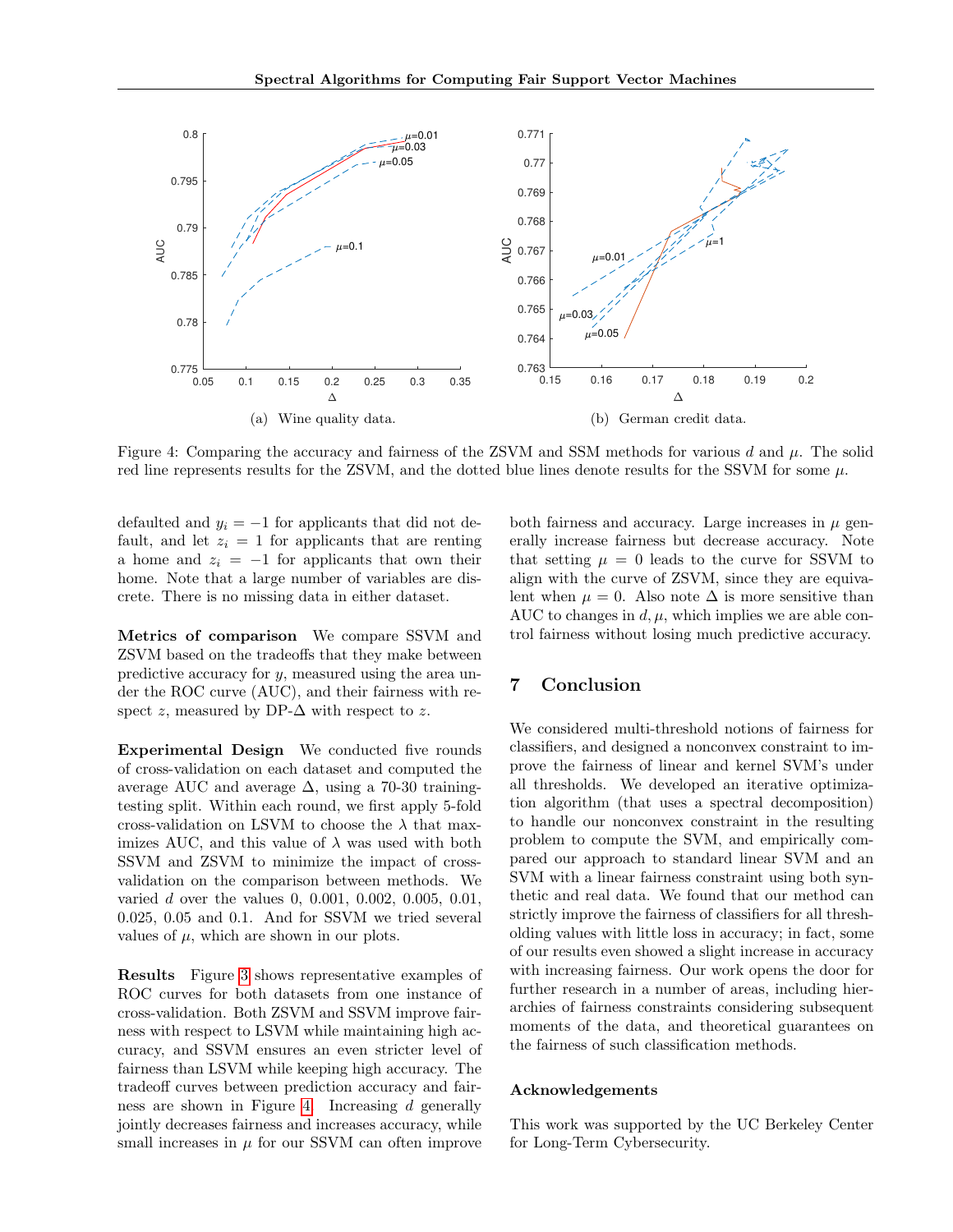# References

- <span id="page-8-4"></span>S. Barocas and A. D. Selbst. Big data's disparate impact. California Law Review, 104, 2016.
- <span id="page-8-14"></span>D. Bertsimas, A. King, and R. Mazumder. Best subset selection via a modern optimization lens. Annals of Statistics, 44(2):813–852, 2016.
- <span id="page-8-5"></span>E. Bhandari. Big data can be used to violate civil rights laws, and the FTC agrees, 2016.
- <span id="page-8-8"></span>T. Calders, F. Kamiran, and M. Pechenizkiy. Building classifiers with independency constraints. In Data mining workshops, 2009. ICDMW'09. IEEE international conference on, pages 13–18. IEEE, 2009.
- <span id="page-8-2"></span>R. Caruana, Y. Lou, J. Gehrke, P. Koch, M. Sturm, and N. Elhadad. Intelligible models for healthcare: Predicting pneumonia risk and hospital 30-day readmission. In Proceedings of the 21st ACM SIGKDD International Conference on Knowledge Discovery and Data Mining, pages 1721–1730. ACM, 2015.
- <span id="page-8-19"></span>V. Chandrasekaran and M. I. Jordan. Computational and statistical tradeoffs via convex relaxation. Proceedings of the National Academy of Sciences, 110 (13):E1181–E1190, 2013.
- <span id="page-8-28"></span>P. Cortez, A. Cerdeira, F. Almeida, T. Matos, and J. Reis. Modeling wine preferences by data mining from physicochemical properties. Decision Support Systems, 47(4):547–553, 2009.
- <span id="page-8-12"></span>A. Cotter, M. Friedlander, G. Goh, and M. Gupta. Satisfying real-world goals with dataset constraints. arXiv preprint arXiv:1606.07558, 2016.
- <span id="page-8-9"></span>C. Dwork, M. Hardt, T. Pitassi, O. Reingold, and R. Zemel. Fairness through awareness. In Proceedings of the 3rd Innovations in Theoretical Computer Science Conference, pages 214–226. ACM, 2012.
- <span id="page-8-6"></span>S. A. Friedler, C. Scheidegger, and S. Venkatasubramanian. On the  $(im)$  possibility of fairness.  $arXiv$ preprint arXiv:1609.07236, 2016.
- <span id="page-8-22"></span>M. X. Goemans and D. P. Williamson. Improved approximation algorithms for maximum cut and satisfiability problems using semidefinite programming. Journal of the ACM (JACM),  $42(6):1115-$ 1145, 1995.
- <span id="page-8-18"></span>J. Gouveia, P. A. Parrilo, and R. R. Thomas. Lifts of convex sets and cone factorizations. Mathematics of Operations Research, 38(2):248–264, 2013.
- <span id="page-8-15"></span>Gurobi. Gurobi optimizer reference manual, 2016. URL [http://www](http://www.gurobi.com).gurobi.com.
- <span id="page-8-10"></span>M. Hardt, E. Price, and N. Srebro. Equality of opportunity in supervised learning. In Advances in Neural Information Processing Systems, pages 3315–3323, 2016.
- <span id="page-8-7"></span>J. Kleinberg, S. Mullainathan, and M. Raghavan. Inherent trade-offs in the fair determination of risk scores. *arXiv preprint arXiv:1609.05807*, 2016.
- <span id="page-8-24"></span>B. Kocuk, S. S. Dey, and X. A. Sun. Inexactness of sdp relaxation and valid inequalities for optimal power flow. IEEE Transactions on Power Systems, 31(1): 642–651, 2016.
- <span id="page-8-21"></span>S. Kullback. Information theory and statistics. Courier Corporation, 1997.
- <span id="page-8-17"></span>J. B. Lasserre. Global optimization with polynomials and the problem of moments. SIAM Journal on Optimization, 11(3):796–817, 2001.
- <span id="page-8-29"></span>M. Lichman. UCI machine learning repository, 2013. URL [http://archive](http://archive.ics.uci.edu/ml).ics.uci.edu/ml.
- <span id="page-8-1"></span>Y. Lou, R. Caruana, and J. Gehrke. Intelligible models for classification and regression. In Proceedings of the 18th ACM SIGKDD international conference on Knowledge discovery and data mining, pages 150– 158. ACM, 2012.
- <span id="page-8-11"></span>C. Louizos, K. Swersky, Y. Li, M. Welling, and R. Zemel. The variational fair autoencoder. arXiv preprint arXiv:1511.00830, 2015.
- <span id="page-8-23"></span>Z.-Q. Luo, W.-K. Ma, A. M.-C. So, Y. Ye, and S. Zhang. Semidefinite relaxation of quadratic optimization problems. IEEE Signal Processing Magazine, 27(3):20–34, 2010.
- <span id="page-8-25"></span>R. Madani, S. Sojoudi, G. Fazelnia, and J. Lavaei. Finding low-rank solutions of sparse linear matrix inequalities using convex optimization. SIAM Journal on Optimization, 27(2):725–758, 2017.
- <span id="page-8-20"></span>P. Massart. Concentration inequalities and model selection, volume 6. Springer, 2007.
- <span id="page-8-13"></span>R. Miyashiro and Y. Takano. Mixed integer secondorder cone programming formulations for variable selection in linear regression. European Journal of Operational Research, 247(3):721–731, 2015.
- <span id="page-8-16"></span>Mosek. The MOSEK optimization toolbox for MAT-LAB manual, 2017.
- <span id="page-8-3"></span>J. Podesta, P. Pritzker, E. Moniz, J. Holdren, and J. Zients. Big data: Seizing opportunities, preserving values. Executive Office of the President, 2014.
- <span id="page-8-0"></span>G. Ridgeway, D. Madigan, T. Richardson, and J. O'Kane. Interpretable boosted naïve bayes classification. In KDD, pages 101–104, 1998.
- <span id="page-8-27"></span>A. J. Smola, S. Vishwanathan, and T. Hofmann. Kernel methods for missing variables. In AISTATS, 2005.
- <span id="page-8-26"></span>H. Tuy. Dc optimization: theory, methods and algorithms. In Handbook of global optimization, pages 149–216. Springer, 1995.